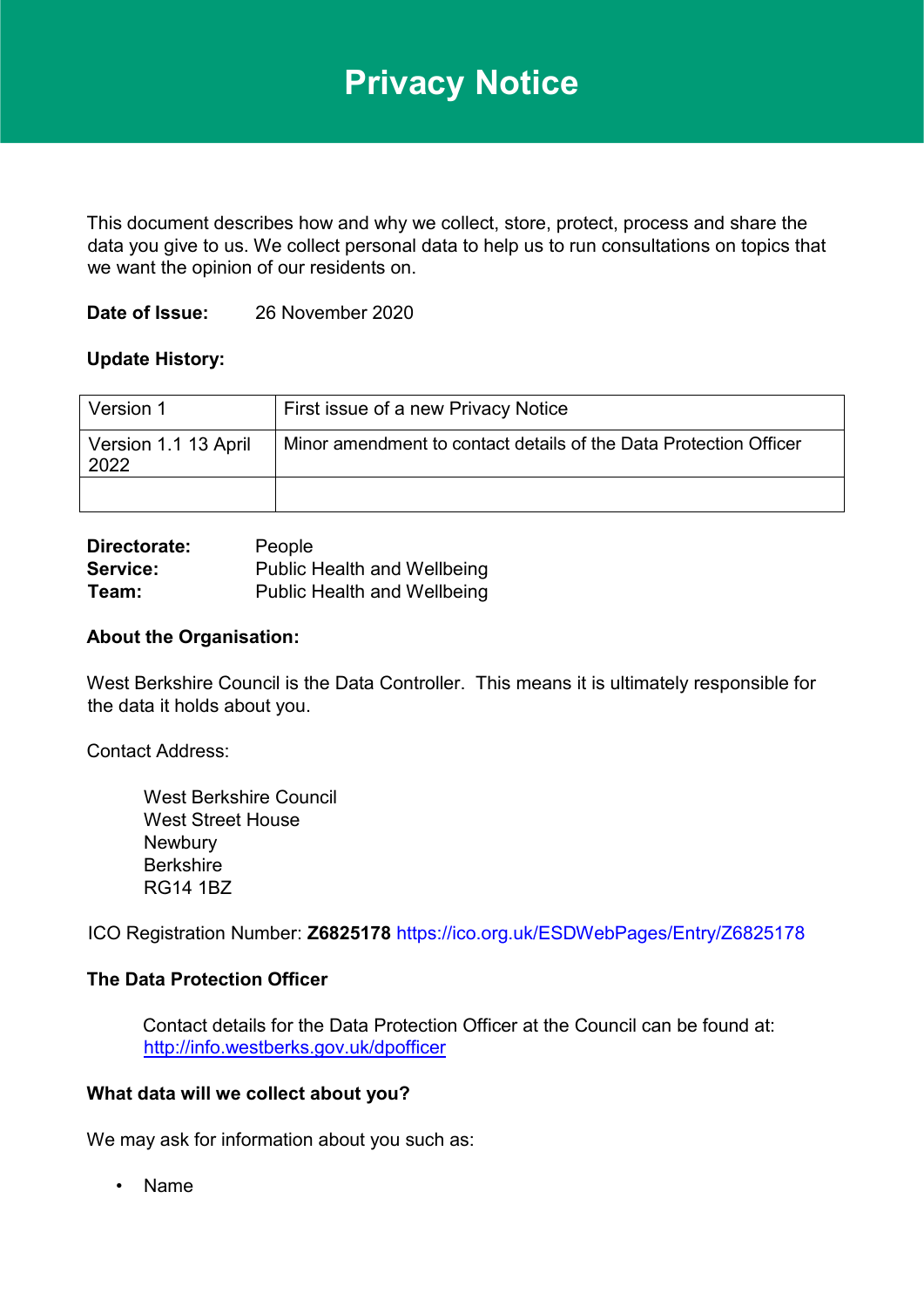• Address

We will use this information to make sure you're entitled to take part in a consultation, e.g. to check you live in West Berkshire.

We might also ask you your:

- Age
- Gender
- Ethnicity
- Sexual orientation
- Disability, if applicable

We collect this for monitoring purposes and to provide context to your responses. This allows us to make informed and evidence based decisions. The questions are optional and you don't have to respond to them if you don't want to.

We may also ask for your name and email address, e.g. for inclusion in a service's information circulation list or entry into a prize draw. If you choose to provide this information, you can ask for your details to be removed at any time by contacting the responsible service.

# **What will we use your data for?**

We will use your data in order to perform effective consultations, and to allow us to make informed and evidence-based decisions.

We will also use it to provide you with the service or information you have requested, for instance consultation notifications, newsletters or other correspondence.

We will never use your data for anything other than the purposes we collect it for.

# **Who will see your data?**

- The West Berkshire Council officer(s) responsible for the consultation (who may be potentially from any service within the council).
- Wokingham and Reading Borough Councils officers for Public Health and Wellbeing.
- The Principal Performance Research and Consultation (PRC) Officer, PRC Officer and/or Principal Performance, Research and Information Officer, who manage the collection of all West Berkshire Council's consultation data where an online survey tool, e.g. Survey Monkey, is used.

We will not share your information with third parties unless you have given us permission to do so.

# **Why are we doing this?**

The council runs consultations in its capacity as a public body, in the public interest. Participation is completely voluntary, but in order for your voice to be heard and for us to make sure the consultation is fair and not open to abuse, it's necessary to collect and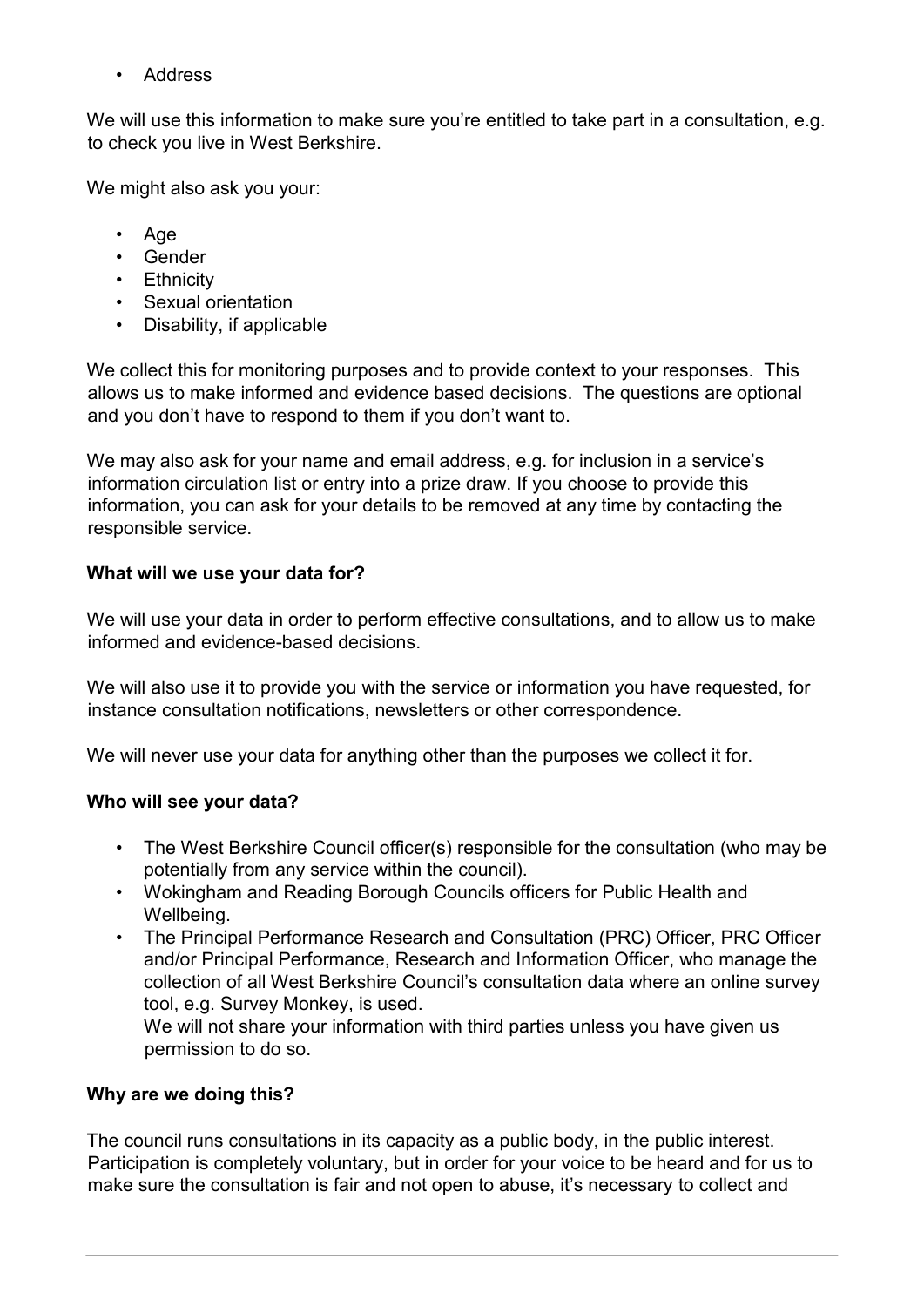process some personal data. Some of the requirement to consult residents may be based in law, but this will depend on the topic and nature of the consultation.

# **How long will your data be kept?**

Your data will not be kept any longer than necessary. You can check how long the organisation will keep each type of data against West Berkshire Council's retention schedule [\(www.westberks.gov.uk/retention\).](http://www.westberks.gov.uk/retention)

#### **How is your data stored and processed?**

We sometimes use an online survey tool called Survey Monkey to collect your responses to a consultation. Data collected by this method is stored by the providers. To read about their Privacy Policy and Security Statement visit:

- <https://www.surveymonkey.com/mp/policy/privacy-policy/>
- <https://www.surveymonkey.com/mp/policy/security/>

Data may also be held on the council's electronic systems and will be protected using upto-date technical and organisational security measures.

## **Transfer overseas**

Survey Monkey may store your data outside of the EU in North America. Companies in the US are considered as having "adequate" status for the purposes of Data Protection by the European Commission where they hold the "Privacy Shield" accreditation. Survey Monkey holds such an accreditation, so your rights are protected. To read about "adequacy decisions" visit:

• [https://ec.europa.eu/info/law/law-topic/data-protection/data-transfers](https://ec.europa.eu/info/law/law-topic/data-protection/data-transfers-outside-eu/adequacy-protection-personal-data-non-eu-countries_en)[outsideeu/adequacy-protection-personal-data-non-eu-countries\\_en](https://ec.europa.eu/info/law/law-topic/data-protection/data-transfers-outside-eu/adequacy-protection-personal-data-non-eu-countries_en) 

## **Your rights**

You have a number of rights when it comes to the data we hold about you. These are detailed on our request form [\(www.westberks.gov.uk/dprequest](http://www.westberks.gov.uk/dprequest) ) that also allows you to make a request for us to take action about something.

## **Complaints**

If you've already told us we need to do something, but we haven't responded in a way you're satisfied with, you can complain to the Information Commissioner's Office (the ICO). It's easiest to do this online via the ICO website ([https://ico.org.uk/concerns/handling/\),](https://ico.org.uk/concerns/handling/) but you can also do so in writing to:

The Information Commissioner's Office: Wycliffe House Water Lane Wilmslow